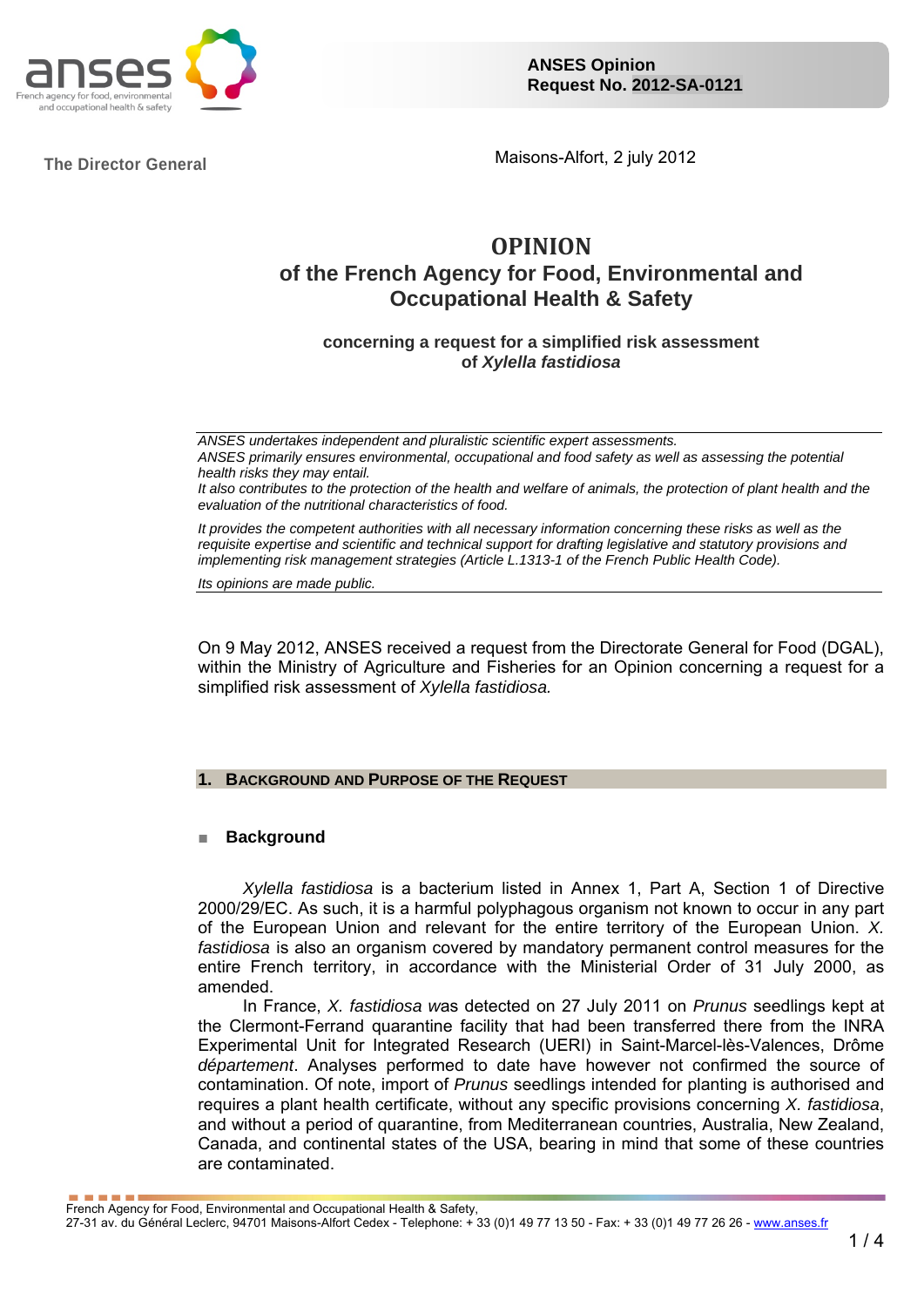#### **ANSES Opinion Request No. 2012-SA-0121**

The bacterium was also recently detected by the Plant Health Laboratory (ANSES-LSV) in Angers on 22 March 2012 in a sample of *Coffea* plants held by the Nestlé R&D Centre in Tours, and coming from Ecuador. The sample had been transported to France as a cutting/bare root seedling. Import of *Coffea* seedlings intended for planting in the European Union requires a plant health certificate, although Directive 2000/29/EC does not stipulate any specific requirements concerning *X. fastidiosa*.

In addition, a joint review on *X. fastidiosa* was carried out in late 2011 by ANSES and the DGAL for the General Secretariat for Defence and National Security (SGDSN), as part of a case study on accidental introduction of this bacterium into French territory.

# ■ **Purpose**

The review of current knowledge carried out by the Agency involved a simplified risk assessment for *X. fastidiosa*:

- **Background**
- Assessment of the pest risk
- Management of the pest risk

# **2. ORGANISATION OF THE EXPERT APPRAISAL**

#### ■ **General organisation**

The expert appraisal was carried out in compliance with Standard NF X 50-110 "Quality in expertise activities – general requirements of competence for an expertise activity (May 2003)".

The Biological Risk Assessment Unit of the Plant Health Laboratory called on two expert rapporteurs to produce this report. The report was based on a literature review carried out on the subject.

The expert assessment of the rapporteurs was submitted to the Expert Committee (CES) on Biological risks for plant health for appraisal of both methodological and scientific aspects. The rapporteurs' report takes into account the remarks of the members of the CES and additional data they provided.

The work is therefore based on contributions from a group of experts with complementary skills.

#### ■ **Method**

. . . . .

Searches, data collection, classification and literature reviews were conducted on all the subjects presented above. Several search configurations were combined in Scopus, one of the major databases for scientific publications that includes Medline and ScienceDirect. Scopus contains nearly 18,000 peer-reviewed journals, issued by more than 5000 international publishers, and more than 1200 open-access journals.

The literature search in Scopus was complemented by an iterative search in the reference lists of the main articles identified, and on the internet via the Google search engine.

Additional data on insects were obtained by consulting the Fauna Europaea database and on agricultural statistics through the Eurostat and Agreste databases.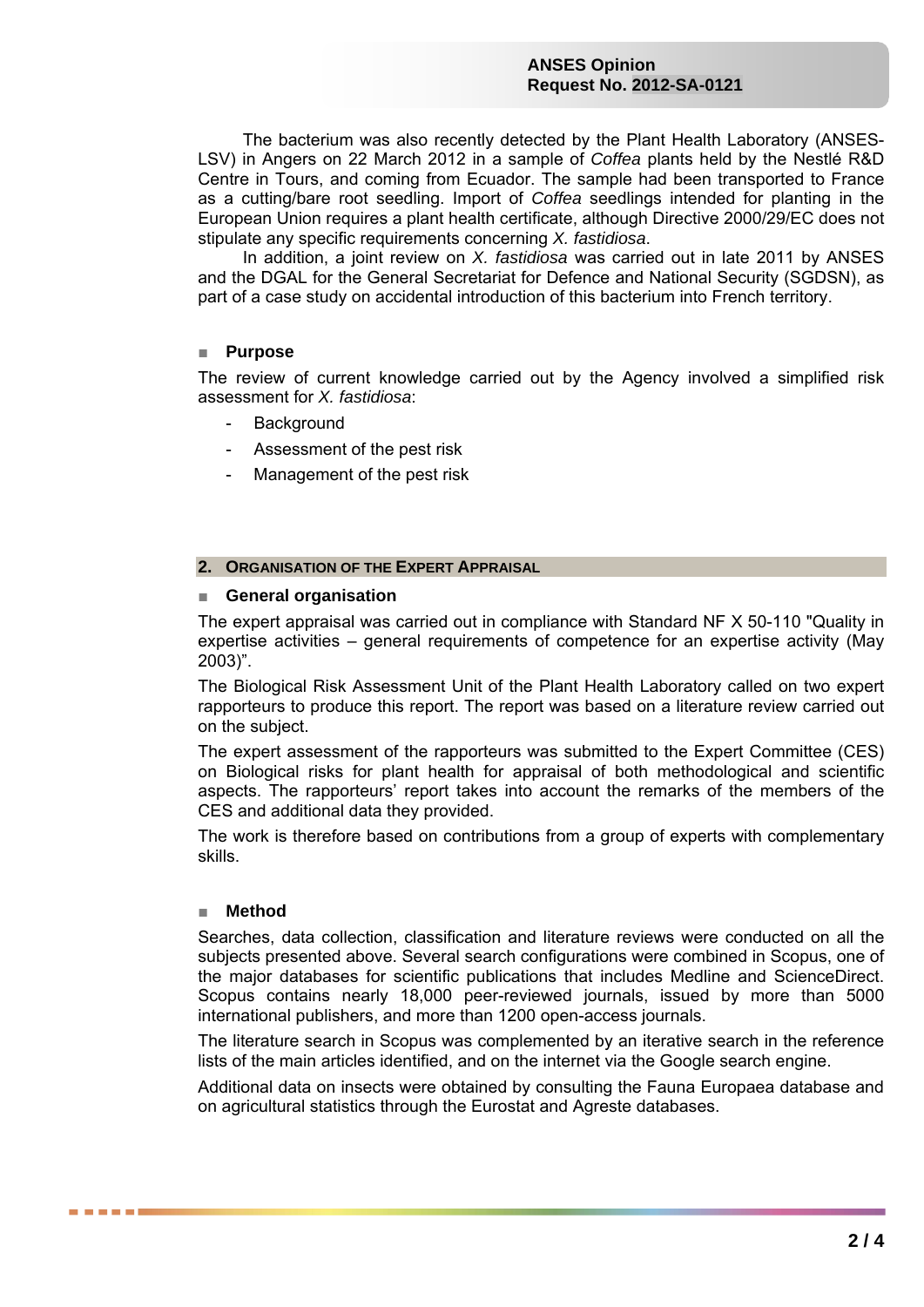# **ANSES Opinion Request No. 2012-SA-0121**

#### **3. ANALYSIS AND CONCLUSIONS OF THE EXPERT COMMITTEE**

*X. fastidiosa* is a complex species with a sub-species structure and a very wide range of hosts, some of which are important crops for agriculture and the environment in France. *X. fastidiosa* is classified in Annex 1, Part A, Section 1 of Directive 2000/29/EC. This organism is not officially found in the European Union. The bacterium was recently detected on a *Prunus* plant in an orchard in the Drôme *département,* but this case was not confirmed. It was also detected on *Coffea* seedlings in covered research facilities in the Touraine area.

*X. fastidiosa* is a bacterium of the xylem that is transmitted from plant to plant by vector insects or during grafting, cutting or seeding procedures. In France, potential insect vector species exist, but there is still uncertainty about the effectiveness of transmission by these species.

- Probability of entry of the organism into the PRA (pest risk analysis) area: moderately likely
- Probability of establishment of the organism in the PRA area: moderately likely
- Speed of dissemination of the organism in the PRA area: moderate rate
- Economic and environmental impact of the organism without official control: major
- Potential of the organism to act as a vector of plant disease: none
- Probability of continuing to exclude the organism from the open-air PRA area: likely
- Probability of continuing to exclude the organism from the covered crop PRA area: likely
- Probability of eradication of outbreaks if the organism becomes established in the PRA area: very unlikely.

Available management options to contain and control the organism:

- Plant health certificate or ban on import of host plants not referenced in Directive 2000/29/EC coming from contaminated regions
- If the organism becomes established in certain regions of the PRA area: European plant passport (EPP)
- Removal of infected host plants from an area that is wider than the initially identified area, due to disease latency (target crops and plants in the environment)
- Disinfection of cutting equipment
- Treatment with an insecticide
- No biological or chemical control is available targeting this bacterium.

A cost-benefit analysis would help to determine the effectiveness of the proposed control measures.

#### **4. CONCLUSIONS AND RECOMMENDATIONS OF THE AGENCY**

ANSES concludes that:

e e e e e

*X. fastidiosa* represents a real threat to many plant production sectors and to the environment in France. The regulatory measures (2000/29/EC) in place have contributed to protection of mainland France from invasion by this organism that is widely distributed in North and South America. There is however still uncertainty concerning the presence of the bacterium in France.